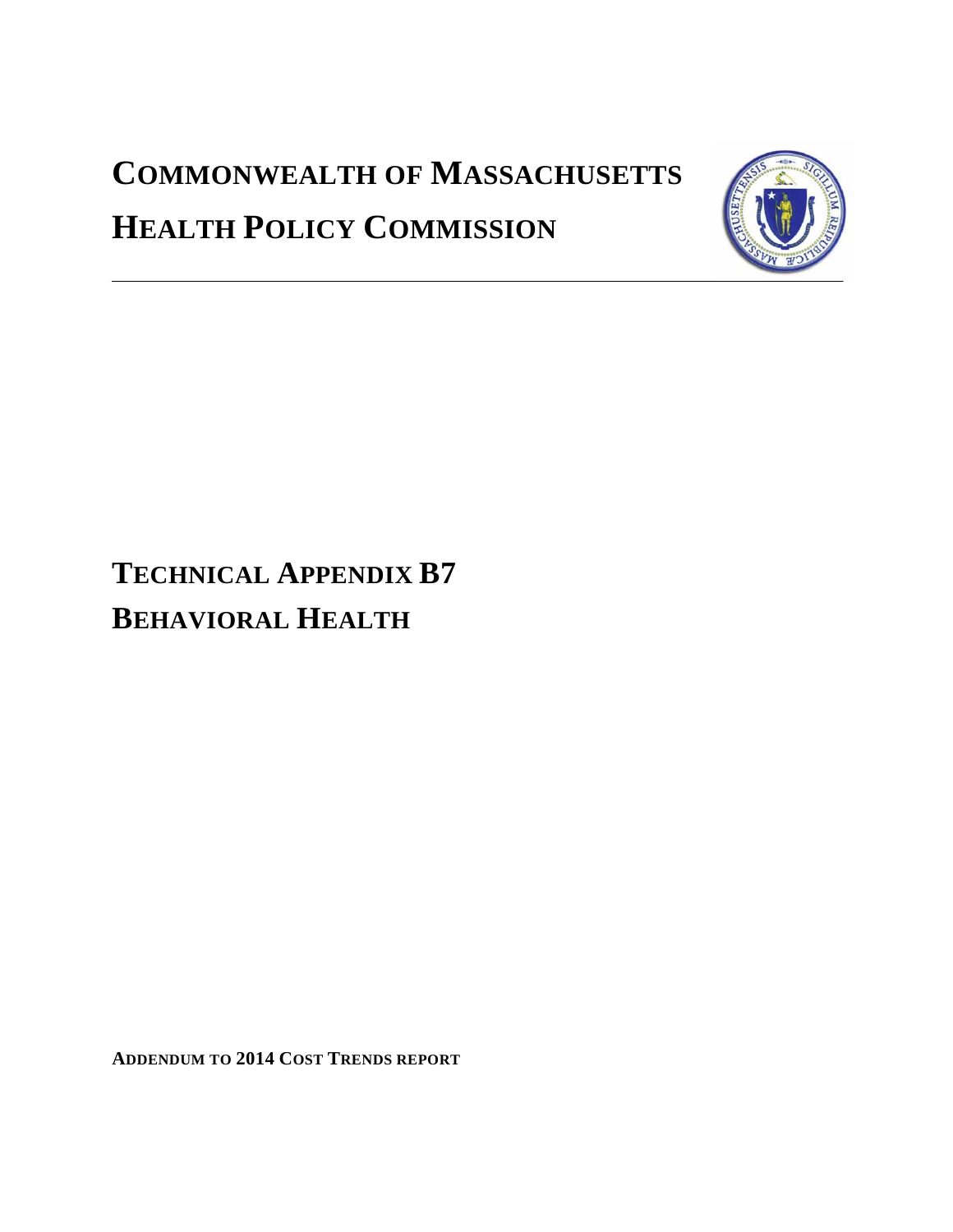### **Table of Contents**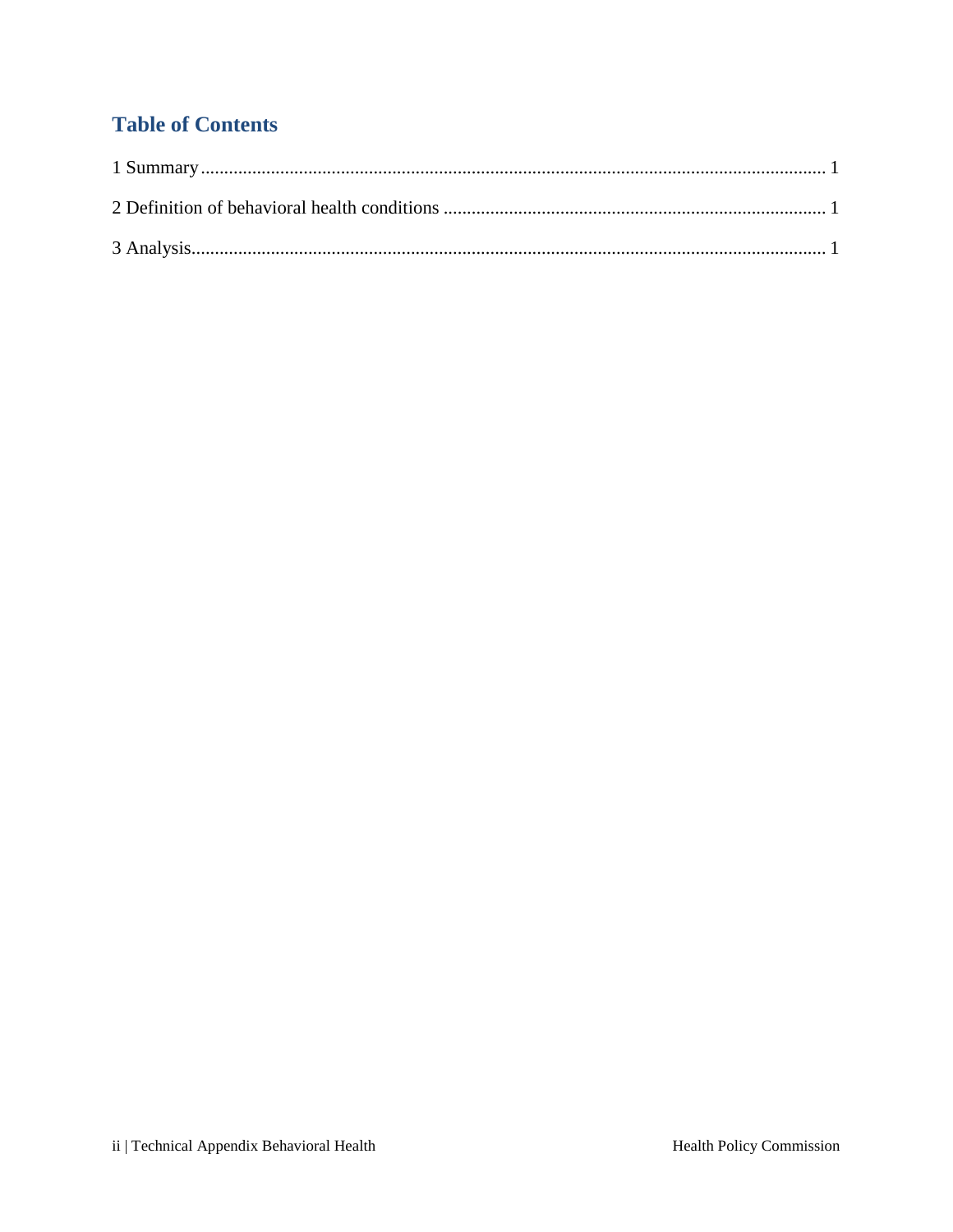#### <span id="page-2-0"></span>**1 Summary**

This technical appendix describes the Health Policy Commission's (HPC) approach in calculating spending differentials between patients with and without behavioral health conditions.

#### <span id="page-2-1"></span>**2 Definition of behavioral health conditions**

To determine each patient's clinical conditions, we used Optum's Symmetry Episode Risk Group (ERG) risk adjustment grouper. For technical specifications on Optum's ERG please refer to the "Health Status: Patient Risk Scores" section of the following technical appendix: <http://www.mass.gov/anf/docs/hpc/apcd-almanac-technical-notes.pdf>

Working together with clinical consultants, we refined Optum's ERG clinical conditions into 17 chronic conditions (arthritis, asthma, child psychology, blood, diabetes, epilepsy, glaucoma, cardiology, HIV/AIDS, hyperlipidemia, hypertension, mental health, multiple sclerosis (MS) and ALS (amyotrophic lateral sclerosis), psychiatric disorders, renal failure, mood disorders, and substance abuse). We categorized five of these conditions as behavioral health (child psychology, mental health, psychiatric disorders, mood disorders and substance abuse) and the remainder as chronic medical.

These condition indicators were used to identify patients with no behavioral health conditions and patients with one or more behavioral health conditions, as well as to identify the presence of chronic conditions.

#### **3 Data**

For analyses of the commercial population, we used data from the APCD for the three largest payers. For analyses of Medicare we also used data available via the APCD.

#### <span id="page-2-2"></span>**4 Analysis**

In order to study spending on episodes of care by medical conditions, we used version 82 of Optum's Symmetry Episode Treatment Groups (ETG), which evaluates diagnosis codes as well as claim types to classify claim lines into related episodes of care for a patient throughout a single year of treatment. More information on Optum's ETG software can be found at: [https://www.optum.com/providers/analytics/health-plan-analytics/symmetry/symmetry](https://www.optum.com/providers/analytics/health-plan-analytics/symmetry/symmetry-episode-treatment-groups.html)[episode-treatment-groups.html.](https://www.optum.com/providers/analytics/health-plan-analytics/symmetry/symmetry-episode-treatment-groups.html)

We used the 4-digit base class of the ETG to identify medical conditions. Average levels of spending for the two aforementioned subsets of patients (those with and without behavioral health conditions) were calculated by 4-digit ETG and by category of service, using 2011 Medicare and 2012 commercial claims. For detailed definitions of categories of service, see